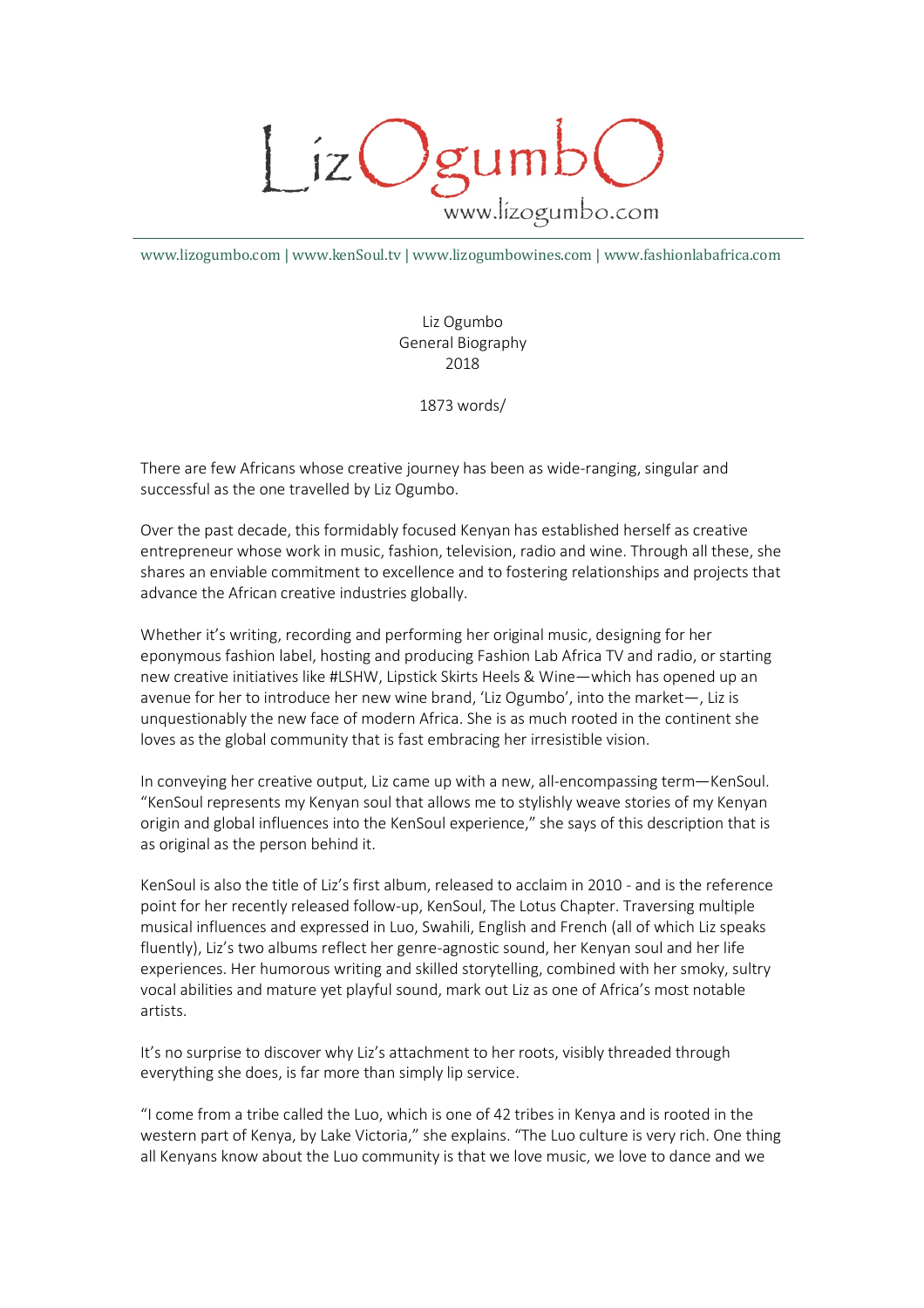are larger than life. Because we live near the lake, we love to eat fresh fish that is put on our table by the most skilled fishermen in the country. Music and dance is a part of our DNA."

Although Liz grew up in the Kenyan capital of Nairobi, at least four times a year her parents would take her and her siblings to visit their homeland, most frequently her Dad's home village situated in Seme Kowe near Kombewa in Kisumu county. There, Liz and her siblings would experience the richness of village life and the beauty of the surroundings, which include Kit Mikayi, a stunningly unusual stone formation in Kisumu County that draws visitors from all over the world. Liz and her family also took trips to her mum's home village in Gem, Siala K'aduol during their trips to the western part of Kenya to connect with her roots and culture.

There's something else too: Liz is named after her great-great-grandmother Elizabeth Loye, a talented singer and performer who was born around the 1860s and lived until the 1940s. There's a very real sense that Liz carries the spirit of this powerful musical and creative lineage in her contemporary work. "It's crazy because I don't even know what she looks like but everyone says that I remind them of her, musically and creatively. She was a pioneer and a very strong woman and I love knowing that there's something 'Elizabeth' in me."

"We see a lot of the late Elizabeth in Liz," confirms her father, Fred Ogumbo. "She is very creative and courageous and whatever she puts her hands into turns to gold." It was from her father that Liz learned Luo songs, giving her a foundation based on her roots, culture and heritage, while the Christian songs taught to her by her mother, Jane Esther Ogumbo, helped instil the lifestyle and values that Liz lives by.

Both of Liz's albums feature songs from her childhood and traditional melodies – among them "Maro Pamore" off her 2010 debut KenSoul. "I love the melodies of that song and what it stands for," says Liz of the recording (which features a guest vocal from Zambian-raised rapper, Zubz). KenSoul, The Lotus Chapter maintains the mix of genres that have influenced Liz (soul, hip hop, reggae, jazz, and blues) as well as the roots influence of the likes of Taraab music on songs like "Oringo Bayoyo" and "Msenangu". As Liz puts it, "When I sing in my vernacular I know what I'm singing about". "How do you identify yourself in this global village if you don't have the fundamental foundation when it comes to language and culture?" she asks.

Another influence on Liz's creativity and music in particular, is Chakacha—a Swahili cultural dance that Liz learnt growing up in Kenya and which she describes as "the most sensual dance I know of beyond my geographical boundaries". Those who've seen Liz perform live have witnessed how she weaves Chakacha into her live show, adding another layer to what is one of the most uplifting, near spiritual and joyous performances in contemporary African music.

A standout feature of Liz's energetic live shows is the visual element which makes full use of her unique fashion sense. The latter takes expression in the style consultancy and designs that she creates under her own label, from her showroom boutique in Johannesburg. Known for her intricate pieces that depict the modern, fashion-savvy woman, Liz's fashion line is stocked with bold, elegant, timeless pieces that embrace self-definition through sleek cuts and simple yet provocative designs. Established eleven years ago, Liz Ogumbo's Fashion offering epitomises attitude that comes from the inside—and this part of her creative life is as much a part of Liz's soul as music is.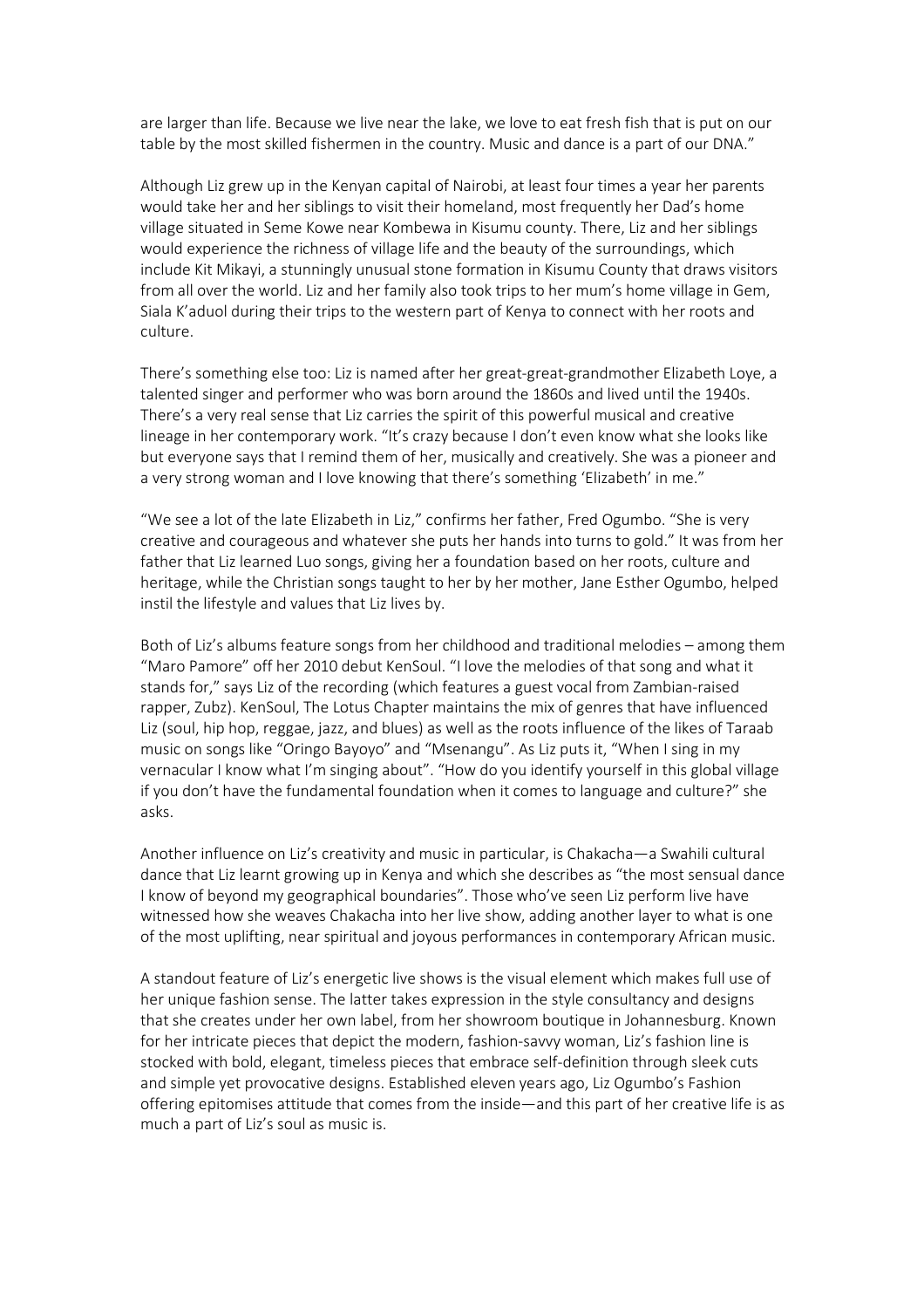Making the move into fashion was a natural step for an individual whose natural height of six foot, and exotic, raw beauty, saw her become an a sensation in the fashion world after she moved to the USA in the 1990s, to further her studies. Embraced by the modelling industries in NYC and LA, Liz's time as a model also saw her impacting the French and Italian markets. Driven by the entrepreneurial urge that remains such a powerful force in her life, in 2002 Liz established a modelling agency, Imani Int Model Management, after she moved to L.A. Her vision for Imani Int Model Management was to specifically promote that "rare" kind of model that she felt was under-represented in the business which she encapsulated. A few years later, in 2004, Liz set up Imani International Model Management in Nairobi, to raise the bar within the fashion industry in Kenya, by focusing on training, packaging and representing African models to the global fashion marketplace.

It was while in LA that Liz began seriously engaging with musicians in the music industry. One of her encounters was with Manu Dibango's drummer at the time, Andre Manga who gave her chance to get into studio for a jam session. "I will always pay tribute to Andre for urging me to just get on with the business of creating music," she says now. The first song that Liz laid down was her remix version of Manu Dibango's 'Soul Makossa', marking the start of her journey to make music in earnest while living in LA.

Another critical encounter in Liz's music journey was with her friend, Ian Martin, an accomplished Bassist, Writer and producer who had worked with K C & Jojo, Angela Bofill, Barry Manilow and many other big names—and continues to be a force in the music industry. "Ian lightly asked me to join him in studio, to record an intro for his new album in Swahili," recalls Liz. "I really felt like this was another sign for me to pursue music."

It was important to Liz that she stepped into the music world with serious intent.

"I had lived in Maryland on the East Coast of the US, barely a four hour drive to New York City, a place where the hustle is so real. Then I moved to L.A. where no one seemed to have a day job, where stars were made overnight and where many claimed to be so many things that they were not. When I began taking the step from modelling into music I was careful and alert not to become another LA-wannabe but instead ready to show the world that I was serious about this musical addition onto my portfolio."

"Eventually, I felt the force driving me to record a demo, based on different feedback and interests in my music at the time so I finally got into studio. I knew I could sing and only after I completed my demo. When I got asked what I do for a living, I responded with real confidence around who I believed I was becoming: a model transitioning into the music business."

In 2004, Liz returned to Kenya. "My mom was very ill and so, as the oldest daughter in my family, I left the US to go home and be present," she reveals. Although the experience of witnessing her mom's health struggles was painful, Liz says that returning home taught her a great deal about her mother's strength, character, resilience and faith. "I slowly realised how she has this way of allowing people to rise and shine despite her circumstances. I have nothing but respect for her. She's my hero."

In Nairobi, Liz established and ran her modelling agency, Imani International Model Agency, Kenya while concurrently making her first foray into her fashion design business. For many years she had been upcycling clothes because nothing ever fitted or looked the way she liked, but she took that further with the launch of her own fashion brand in 2007. While building